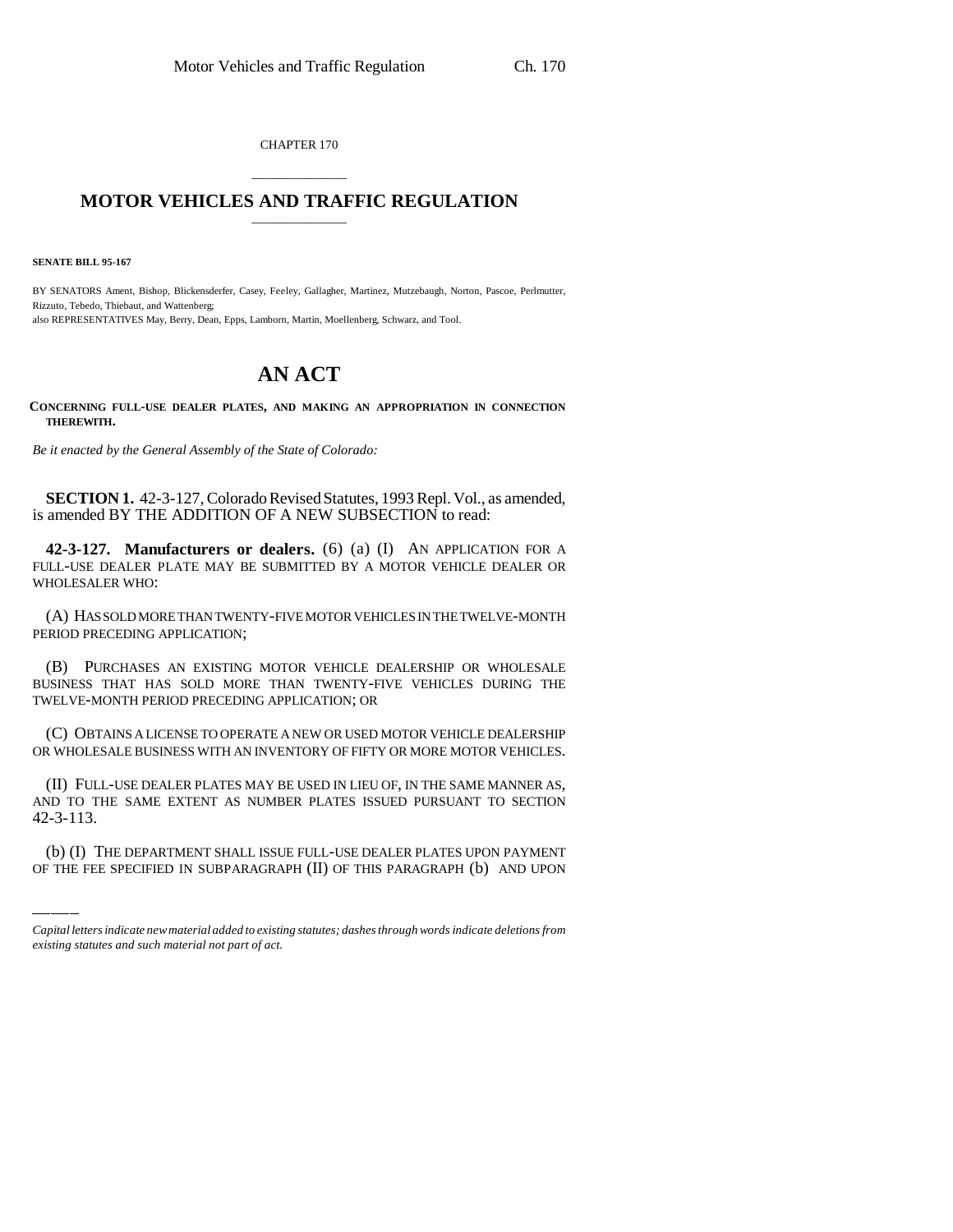APPLICATION OF A MOTOR VEHICLE DEALER OR WHOLESALER ACCOMPANIED BY SATISFACTORY EVIDENCE THAT THE APPLICANT IS ENTITLED TO THE PLATE IN ACCORDANCE WITH THE CRITERIA ESTABLISHED IN SUBPARAGRAPH (I) OF PARAGRAPH (a) OF THIS SUBSECTION (6).

(II) THE ANNUAL FEE FOR FULL-USE DEALER PLATES SHALL BE ESTABLISHED AND ADJUSTED ANNUALLY BY THE DEPARTMENT BASED ON THE AVERAGE OF SPECIFIC OWNERSHIP TAXES AND REGISTRATION FEES PAID FOR PASSENGER VEHICLES AND LIGHT DUTY TRUCKS THAT ARE SEVEN MODEL YEARS OLD OR NEWER AND THAT WERE REGISTERED DURING THE ONE-YEAR PERIOD PRECEDING JANUARY 1 OF EACH YEAR.

(III) FULL-USE DEALER PLATES SHALL BE VALID FOR A PERIOD NOT TO EXCEED ONE YEAR. EACH FULL-USE DEALER PLATE SHALL EXPIRE ON JUNE 30 IN THE YEAR OF EXPIRATION.

(IV) EACH FULL-USE DEALER PLATE SHALL BE RETURNED TO THE DEPARTMENT WITHIN TEN DAYS AFTER THE SALE OR CLOSURE OF A MOTOR VEHICLE DEALERSHIP OR WHOLESALE BUSINESS LISTED IN AN APPLICATION SUBMITTED PURSUANT TO SUBPARAGRAPH (I) OF THIS PARAGRAPH (b).

(c) FULL-USE DEALER PLATES MAY BE USED ONLY FOR VEHICLES OWNED AND OFFERED FOR SALE BY THE DEALER OR WHOLESALER. FULL-USE DEALER PLATES SHALL NOT BE USED ON VEHICLES OWNED BY DEALERSHIPS OR WHOLESALERS THAT ARE COMMONLY USED BY THAT DEALER AS TOW TRUCKS OR VEHICLES COMMONLY USED BY THAT DEALER TO PICK UP OR DELIVER PARTS. AT THE DEALER'S OR WHOLESALER'S DISCRETION, THE FULL-USE PLATE MAY BE TRANSFERRED FROM ONE MOTOR VEHICLE TO ANOTHER MOTOR VEHICLE. THE DEALER OR WHOLESALER SHALL NOT BE REQUIRED TO REPORT ANY SUCH TRANSFER TO THE DEPARTMENT.

(d) A MOTOR VEHICLE DEALER OR WHOLESALER MAY ASSIGN A FULL-USE DEALER PLATE ONLY TO THE FOLLOWING PERSONS:

(I) OWNERS OR CO-OWNERS OF THE LICENSED DEALERSHIP OR WHOLESALE MOTOR VEHICLE BUSINESS;

(II) AN EMPLOYEE OF THE MOTOR VEHICLE DEALER OR WHOLESALER;

(III) TO ANY PERSON, INCLUDING FORMER, CURRENT, AND PROSPECTIVE CUSTOMERS, IN ORDER TO SERVE THE LEGITIMATE BUSINESS INTEREST OF THE MOTOR VEHICLE DEALERSHIP OR MOTOR VEHICLE WHOLESALE BUSINESS; AND

(IV) A SPOUSE OR DEPENDENT CHILD LIVING IN THE SAME HOUSEHOLD AS THE LICENSED DEALER OR WHOLESALER.

(e) AS USED IN THIS SUBSECTION (6), "MOTOR VEHICLE DEALER OR WHOLESALER" INCLUDES MOTOR VEHICLE DEALERS, USED MOTOR VEHICLE DEALERS, AND WHOLESALERS AS THOSE TERMS ARE DEFINED IN SECTION 12-6-102 (13), (17), AND (18), C.R.S.

**SECTION 2.** 42-3-134 (11) (a), Colorado Revised Statutes, 1993 Repl. Vol., as amended, is amended to read: